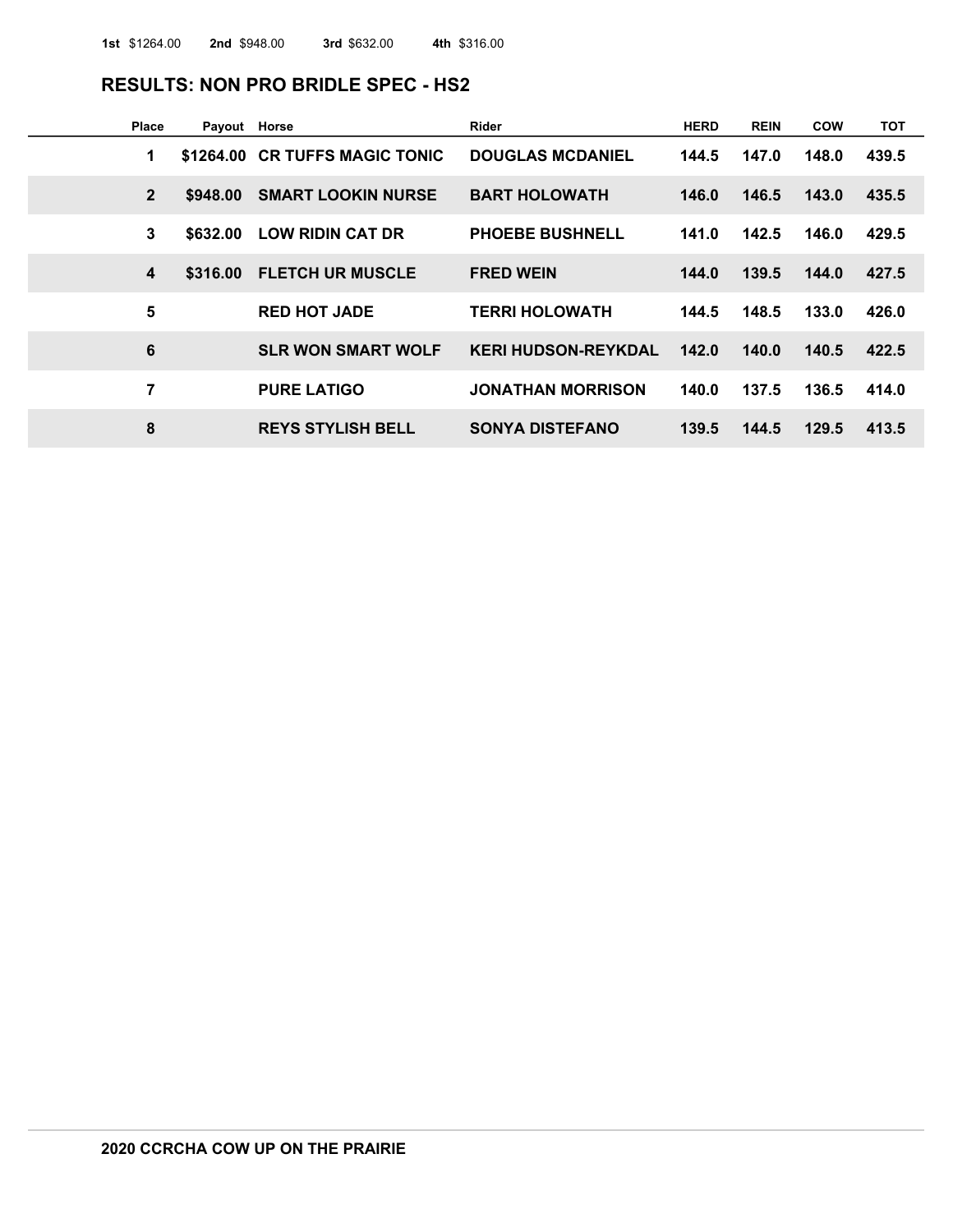## **RESULTS: NON PRO LIMITED SPEC - HS2**

| <b>Place</b> | Payout Horse |                          | Rider                | <b>HERD</b> | <b>REIN</b> | <b>COW</b> | тот   |  |
|--------------|--------------|--------------------------|----------------------|-------------|-------------|------------|-------|--|
|              |              | \$786.00 WR HOTSHOT      | <b>KATIE WILSON</b>  | 145.0       | 147.0       | 145.0      | 437.0 |  |
|              |              | \$524.00 JOHNNY CASH FLO | <b>JO-ANN MILLER</b> | 138.0       | 134.0       | 140.0      | 412.0 |  |
|              |              | <b>WOOD U LIKE SOME</b>  | <b>FLORA CLARK</b>   | 121.0       | 0.0         | 140.5      | 261.5 |  |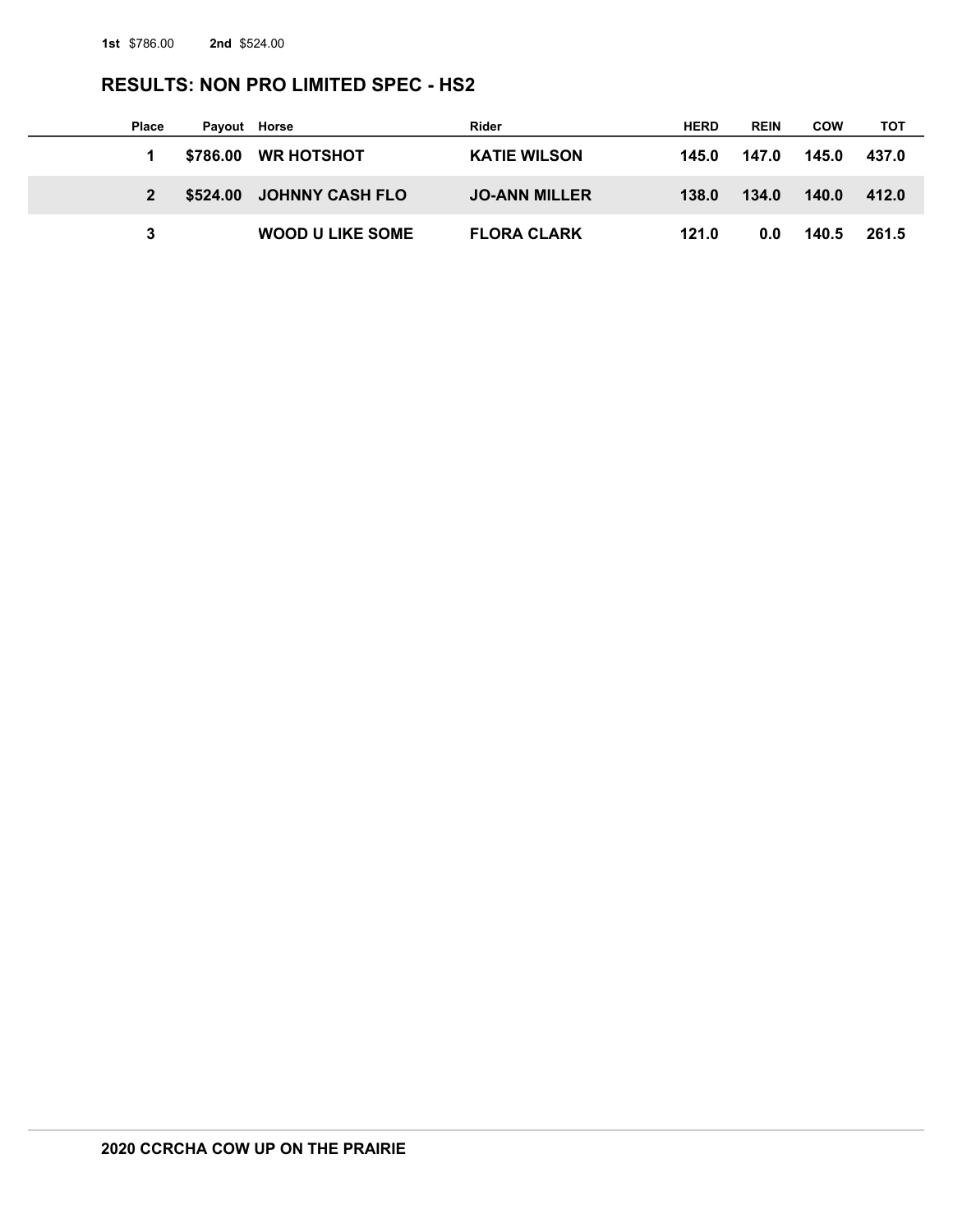## **RESULTS: NON PRO TWO REIN SPEC - HS2**

| <b>Place</b> | Payout Horse |                          | Rider               | <b>HERD</b> | <b>REIN</b> | <b>COW</b> | тот   |
|--------------|--------------|--------------------------|---------------------|-------------|-------------|------------|-------|
|              |              | \$1040.00 METALLIC DUALS | <b>NICOLE MYER</b>  | 144.0       | 145.0       | 144.5      | 433.5 |
|              |              | A MORE REY               | <b>SUZON SCHAAL</b> | 142.0       | 145.0       | 141.5      | 428.5 |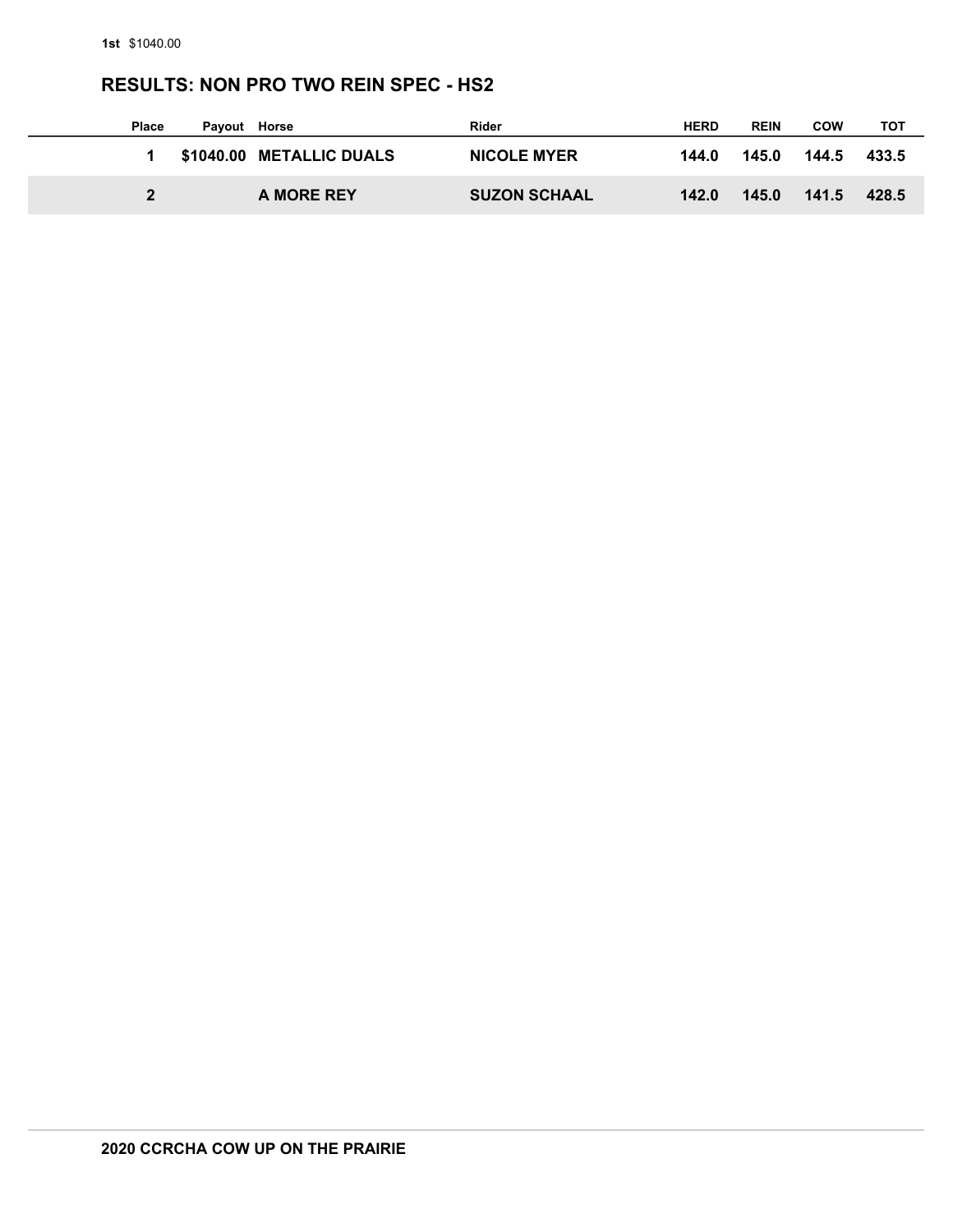# **RESULTS: OPEN BRIDLE SPEC - HS2**

| <b>Place</b> | Payout Horse |                          | Rider               | <b>HERD</b> | <b>REIN</b> | <b>COW</b> | тот   |
|--------------|--------------|--------------------------|---------------------|-------------|-------------|------------|-------|
|              |              | \$2100.00 CATS PICASSO   | <b>JOHN SWALES</b>  | 148.0       | 146.5       | 150.0      | 444.5 |
|              |              | <b>GLOW A SMOOTH CAT</b> | <b>CLINT SWALES</b> | 144.0       | 0.0         | 0.0        | 144.0 |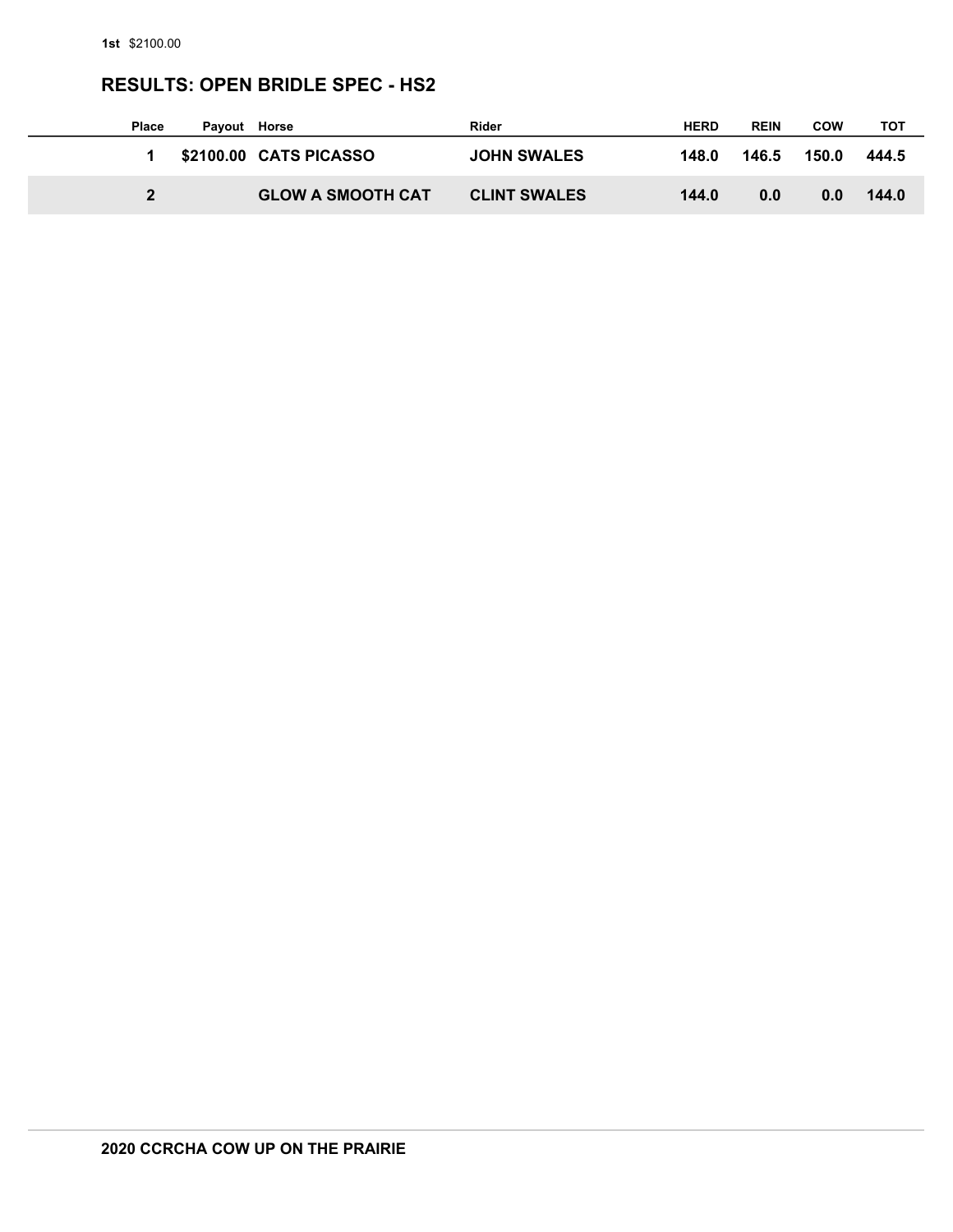# **RESULTS: OPEN TWO REIN SPEC - HS2**

| <b>Place</b> | Payout Horse |                          | Rider                | <b>HERD</b> | <b>REIN</b> | <b>COW</b> | тот   |
|--------------|--------------|--------------------------|----------------------|-------------|-------------|------------|-------|
|              |              | \$1350.00 LHR REY C TIME | <b>CAYLEY WILSON</b> | 141.0       | 143.5       | 139.0      | 423.5 |
|              |              | <b>KIT KAT SAFARI</b>    | <b>IAIAN DURRELL</b> | 141.0       | 0.0         | 130.5      | 271.5 |